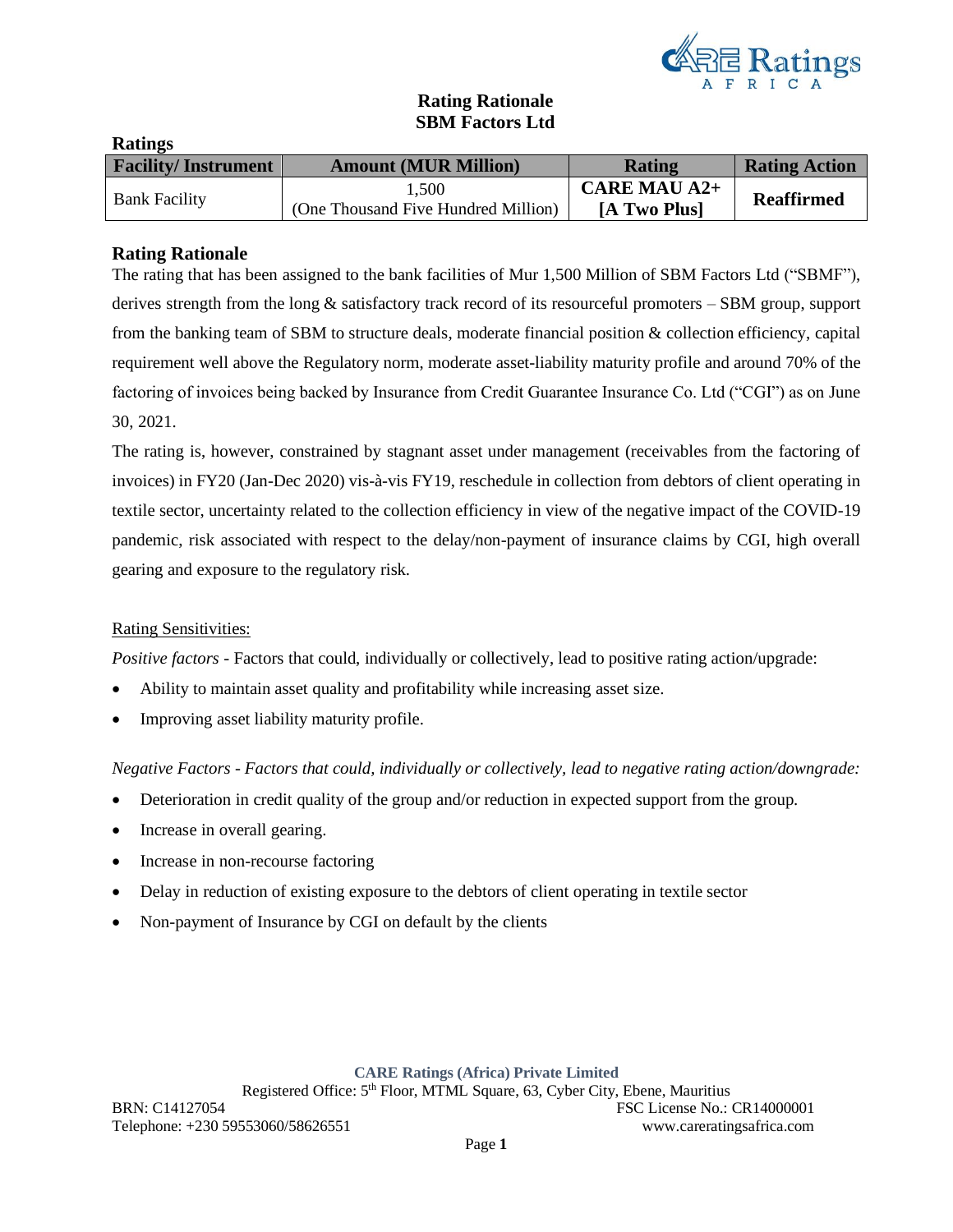

## **BACKGROUND**

SBM Factors Ltd. ("SBMF") was incorporated in August 2016 as a wholly owned subsidiary of SBM (NBFC) Holdings Ltd, which in turn is the 100% subsidiary of SBM Holdings Ltd (a public limited company that is listed on the Stock Exchange of Mauritius). SBM Holdings Ltd is the holding company of SBM Bank (Mauritius) Ltd.

SBMF has started its operations in November 2017 as the third Factoring service provider in the local market offering mainly non-recourse factoring solutions to its clients. SBMF is licensed and regulated by the Financial Services Commission of Mauritius as a factoring service provider. SBMF operates a factoring business to provide factoring services to SBM's current and future customers, contributing to the development of the Holding Company as a Financial Institution in providing comprehensive financial services. Since 2019, SBMF is a member of the Factors Chain International (FCI), a global network of factoring firms.

## **Activities of SBMF**

Since 2017, SBMF provides factoring solutions to its customers. It purchases invoices from clients (@ 90% of the Invoice value) and avails of credit insurance for such Invoices from Credit Guarantee Insurance Co. Ltd ("CGI"), which is the only credit insurance provider in Mauritius. There are two main types of factoring  $$ recourse factoring and non-recourse factoring.

**Recourse factoring** is the most common in which the client must buy back any invoice that the factoring company is unable to collect payment on. Clients are ultimately responsible for any non-payment.

**Non-recourse factoring** means the factoring company bears the entire risk of non-payment by the customers. SBMF offers mainly non-recourse factoring solutions to its clients.

The procedure that is followed by SBMF for providing factoring services are as follows:

**Step 1:** Client sends invoice(s) raised to its debtor(s) and other relevant documents to SBMF;

**Step 2:** SBMF, after proper scrutiny of the documents provided, buys the invoices and pays the client up to 90% of its value within 24 hours and keep the balance (10%) in reserve account;

**Step 3**: SBMF takes the insurance against the invoices paid;

**Step 4:** SBMF collects payments from the customers on due dates;

**Step 5:** SBMF releases the reserve amount less factoring charges.

**CARE Ratings (Africa) Private Limited** SBMF is a professionally managed company. It is governed by 4-member Board of Directors composed of skilled, knowledgeable, and experienced professionals. The board is composed of 2 executive directors and 2 non-executive directors. The strategic affairs of the company are looked after by professional Mr. Shailendrasingh Sreekeessoon (Executive Director). He is the Chief Executive Officer of the Non-Banking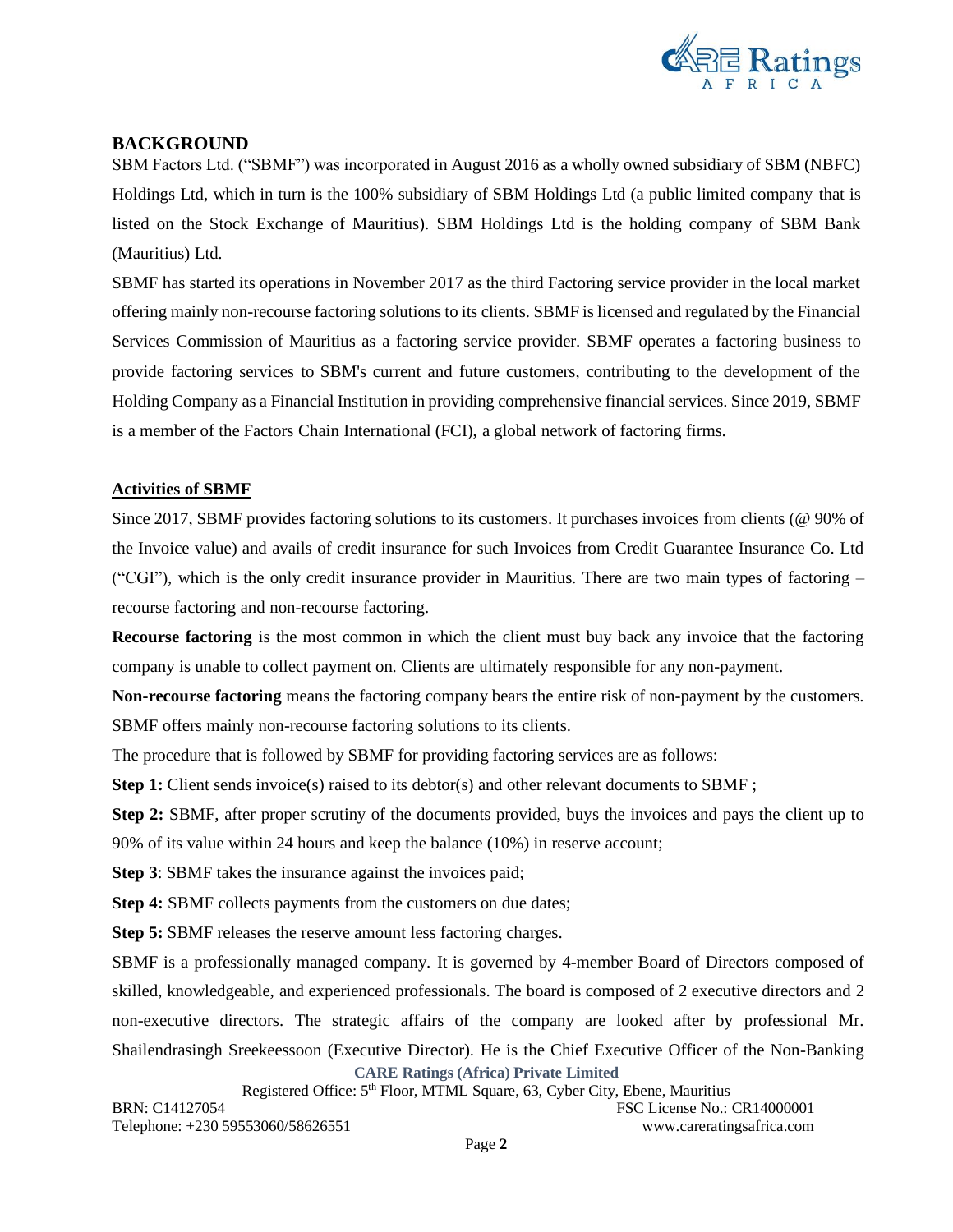

Financial Cluster ('NBFC'). He has been the Head of Strategy and Research of the SBM Group. He was appointed to the Board on 20 March 2019.

The day-to-day operations of the company are looked after by Mr. Niraj Rambaccussing and the latter is assisted by a team of experienced professionals. He joined SBM Factors Ltd in 2018 as the Head of Factoring.

## **CREDIT RISK ASSESSMENT**

## *Long & satisfactory track record of the company & resourceful promoters*

SBM Factors Ltd, incorporated in August 2016, is engaged in the factoring facility arrangements. It is owned and managed by SBM Group of Mauritius. SBM Holdings Ltd ("SBMH") holds 100% of SBM (NBFC) Holdings Ltd which in turn holds 100% of SBM Factors Ltd. SBM Group has a well-established presence in and outside Mauritius. In addition to Mauritius, the Group is also present in India, Madagascar, Kenya and the Seychelles.



SBM group, which has a diversified ownership base of more than 18,500 shareholders, with foreign shareholding accounting for around 2% of the total. Government of Mauritius directly holds 4.28% and collective through other corporates bodies holds more than 50% in SBM Group. Top largest shareholders holding 51.58% stake in SBMH are - National Pensions Fund (16.38%), SBM Holdings Ltd-Treasury Shares (13.04%), SICOM (12.67%), Government of Mauritius (4.28%), National Saving Fund (2.30%), Development Bank of Mauritius Ltd (1.65%) and State Investment Corporation Ltd. (1.26%). The Consolidated financials of SBM Holdings Limited is as under:

| For the year ended as on (MUR Million)                  | 30-Dec-18 | 30-Dec-19 | 31-Dec-20 |
|---------------------------------------------------------|-----------|-----------|-----------|
| <b>Total Income</b>                                     | 14,312    | 15,438    | 16,732    |
| Interest                                                | 3,224     | 4,319     | 4,060     |
| PAT                                                     | 1,346     | 17        | 1,021     |
| Gross Cash Accruals (GCA)                               | 2,173     | 1,107     | 2,070     |
| Tangible net worth                                      | 20,955    | 21.819    | 22,900    |
| Cash and Cash Equivalents (including deposits in Banks) | 25,630    | 28,861    | 32,868    |
| Advances                                                | 110,690   | 116,418   | 123,369   |
| Investments                                             | 77,347    | 100,290   | 121,053   |
| Deposits                                                | 170,101   | 200,305   | 228,266   |
| Total debt                                              | 11,965    | 13,373    | 15,017    |
| <b>Key Ratios</b>                                       |           |           |           |
| Overall gearing ratio                                   | 8.69      | 9.79      | 10.62     |
| Gross Non-Performing Loan                               | 13.6%     | 11.7%     | 13.8%     |
| <b>CAR</b>                                              | 24.9      | 22.2      | 20.7%     |

#### **CARE Ratings (Africa) Private Limited**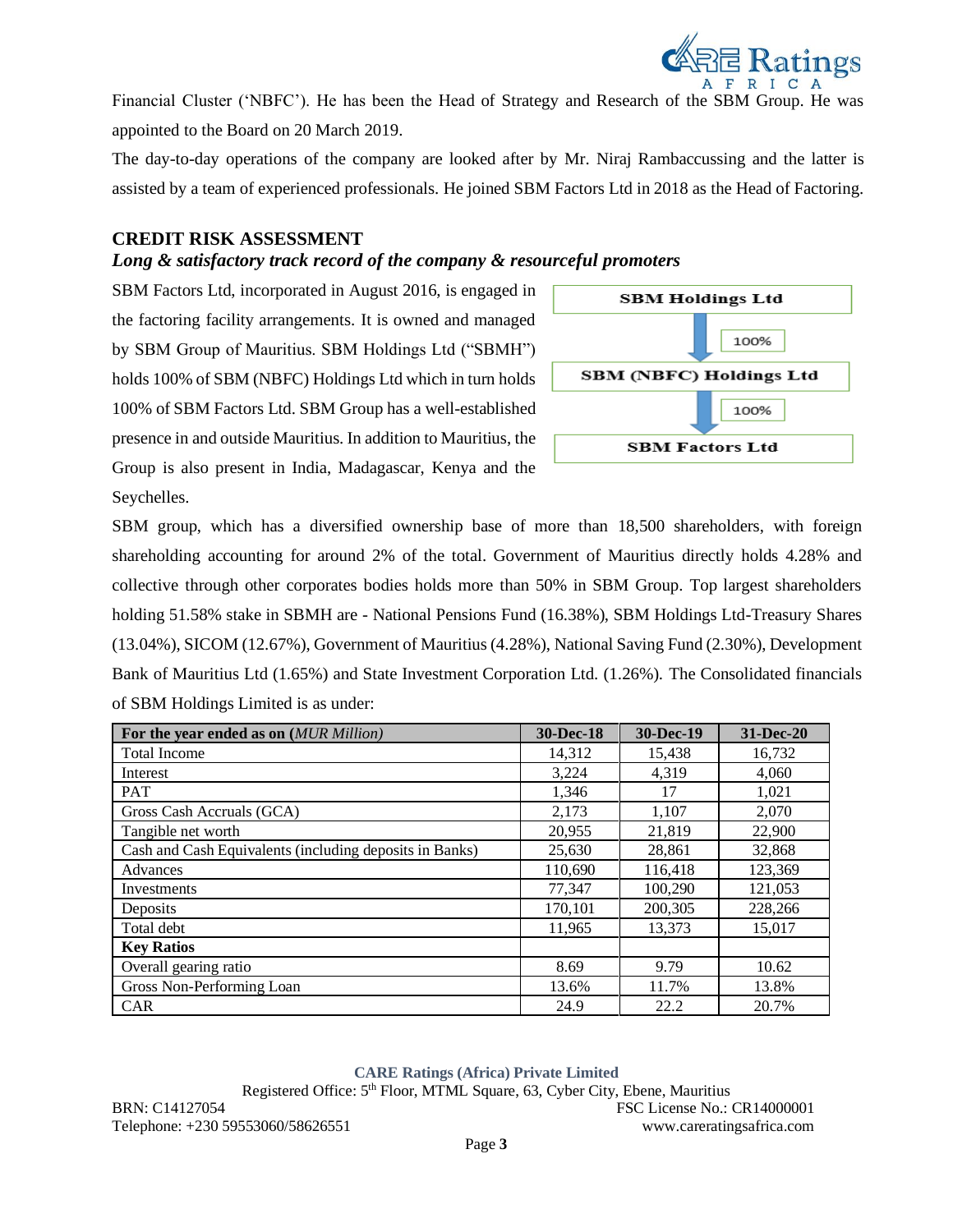

## *Continuous support from the banking team of SBM to structure deals*

The various officials of the SBM has played a pivotal role in securing new contracts for SBMF with the customers of the SBM Bank, which in turn has contributed to the growth of the business in SBMF.

## *Stagnant Asset under Management in FY20*

SBMF's total revenue has increased from Mur 72.2 million in FY19 to Mur 86 million in FY20, due to higher interest income FY20. SBMF's factoring portfolio was MUR 1,257 million as at December 31, 2020 vis-à-vis MUR 1,248 million as at December 31, 2019.

## *Moderate financial position & collection efficiency*

In line with the increase in income, PAT and GCA have also increased in FY20. Interest coverage was 2.67 for FY20 (2.74 for FY19). NIM was hovering around 3.76%. ROTA was also at 3.63%.

During the last 3 years of operations the company has been successful in the collection of claims well within the stipulated time and has never launched any claim with CGI.

## *Capital requirement well above the Regulatory norm but with a high overall gearing ratio*

As on Dec 31, 2020, SBMF has maintained a capital of MUR 105 million against the statutory requirement of higher of MUR 5 million or 5% of total liabilities (5% of Mur 1,153 million as on 31.12.2020 – Mur 58 million). The capital structure consists of stated capital (Mur 80 million) and retained earnings (Mur 25 million). Overall gearing ratio was at 9.98 times as on Dec 31, 2020 (10.35 times as on Dec 31, 2019).

## *Moderate asset-liability maturity profile & liquidity profile*

| SBMF's asset liability maturity profile as on June 30, 2021, is as under: - |                   |                          |                 |                              |                  | (MUR Million)            |                                     |              |
|-----------------------------------------------------------------------------|-------------------|--------------------------|-----------------|------------------------------|------------------|--------------------------|-------------------------------------|--------------|
| <b>Particulars</b>                                                          | $0 - 1$<br>months | $1 - 2$<br>months        | $3-6$<br>months | $6 - 12$<br>months           | $1 - 3$<br>vears | Over 3<br><b>vears</b>   | <b>Non-Maturity</b><br><b>Items</b> | <b>Total</b> |
| <b>ASSETS</b>                                                               |                   |                          |                 |                              |                  |                          |                                     |              |
| Cash balances                                                               | 0                 | $\overline{\phantom{0}}$ |                 | $\qquad \qquad \blacksquare$ |                  | $\overline{\phantom{0}}$ |                                     | $\mathbf{0}$ |
| Trade receivables                                                           | 74                | 105                      | 993             | 222                          |                  |                          |                                     | 1394         |
| <b>Total Assets (A)</b>                                                     | 74                | 105                      | 993             | 222                          | $\mathbf{0}$     | $\mathbf{0}$             |                                     | 1,394        |
| <b>LIABILITIES</b>                                                          |                   |                          |                 |                              |                  |                          |                                     |              |
| Trade and other payable                                                     | 7                 | 20                       | 124             | 42                           |                  | $\overline{\phantom{0}}$ |                                     | 195          |
| Bank overdraft                                                              | 50                | 75                       | 814             | 150                          | 0                | $\Omega$                 |                                     | 1,089        |
| Income tax liability                                                        | 7                 | $\Omega$                 |                 | $\Omega$                     | 0                | $\Omega$                 |                                     | 7            |
| Share capital                                                               | 0                 | $\Omega$                 | 0               | $\Omega$                     | 0                | $\Omega$                 | 104                                 | 104          |
| <b>Total Liabilities (B)</b>                                                | 64                | 95                       | 938             | 193                          | 0                | 0                        | 104                                 | 1,394        |
| $GAP[A-B]$                                                                  | 10                | 9                        | 55              | 29                           | 0                | 0                        | $-104$                              | $\mathbf{0}$ |
| <b>Cumulative GAP [A-B]</b>                                                 | 10                | 20                       | 74              | 104                          | 104              | 104                      | 0                                   | $\mathbf{0}$ |

Average utilization of working capital limits (MUR 1,500 million) for the last 12 months was about 75%.

**CARE Ratings (Africa) Private Limited**

Registered Office: 5th Floor, MTML Square, 63, Cyber City, Ebene, Mauritius BRN: C14127054 FSC License No.: CR14000001

Telephone: +230 59553060/58626551 www.careratingsafrica.com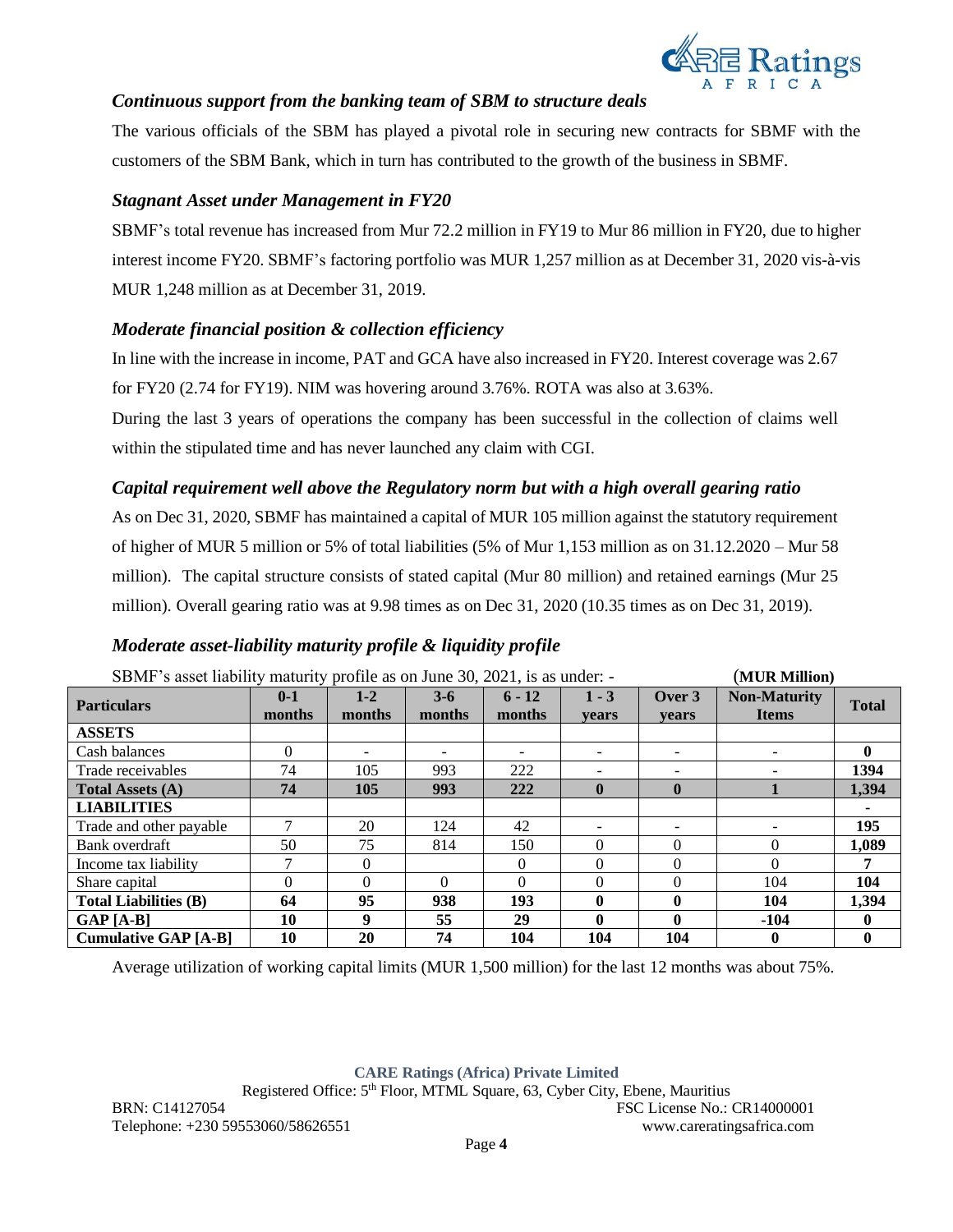

| $\overline{1}$ is at range $\overline{20}$ , $\overline{20}$ if the amount utilized in university early is as follows. | (1)                  |                      |                            |                            |
|------------------------------------------------------------------------------------------------------------------------|----------------------|----------------------|----------------------------|----------------------------|
| <b>Currency</b>                                                                                                        | <b>Tied up Limit</b> | Tied up Limit $(\%)$ | <b>Average utilization</b> | Average utilization $(\%)$ |
| <b>MUR Limit</b>                                                                                                       | 320                  | 21%                  | 182                        | 17%                        |
| <b>EUR Limit</b>                                                                                                       | 737                  | 49%                  | 518                        | 48%                        |
| <b>USD</b> Limit                                                                                                       | 443                  | 30%                  | 389                        | 36%                        |
| <b>Total</b>                                                                                                           | ,500                 |                      | 1.089                      |                            |

As at June 30, 2021 the amount utilized in different currency is as follows: (MUR Million)

As at June 30, 2021, MUR 411 million remained unutilized, providing liquidity cushion to the company.

#### *Impairment*

As on Dec 31, 2020, Gross non-performing loan (NPL) is Nil. Trade receivables and other non – current financial assets previously classified as loans and receivables are held to collect contractual cash flows and give rise to cash flows representing solely payments of principal and interest. These are now classified and measured as financial assets at amortized cost. The Company holds only trade receivables with no financing component, and which have maturities of less than 12 months at amortized cost and, as such, has chosen to apply expected credit losses (ECL) under IFRS 9 to all its trade receivables.

The company has recognized an allowance for expected credit losses of Mur 10.3 million for FY20. SBMF considers a financial asset in default when contractual payments are 90 days past due. However, in certain cases, the company may also consider a financial asset to be in default or impaired when internal or external information indicates that the company is unlikely to receive the outstanding contractual amounts in full.

## *Client Portfolio – 70% of factoring Invoices covered by Insurance from CGI*

As on June 30, 2021, the total outstanding receivables from the factoring business was Mur 1,395 million (Mur 1,430 million for FY19), comprising mainly of clients operating in the sugar sector, construction sector, textile sector and retail sector. The three main clients operating in the sugar sector, construction sector and textile sector account for around 82% of the total factoring done by SBMF as on that date.

SBMF has factored the bills raised by the clients operating in the aforementioned sectors to their respective debtors (domestic and international) and on due date the debtors will pay the amount to SBMF.

# *The debtors of the clients operating in the sugar sector, textile sector and retail sector are covered by credit insurance from CGI, which means that in case of default by the debtors, CGI will make good for the loss.*

The debtors of the client operating in the construction sector are not covered by the credit insurance from CGI.

| <b>Sector wise Clients</b> |                    | 2019             |                    | 2020             |
|----------------------------|--------------------|------------------|--------------------|------------------|
|                            | <b>Receivables</b> | % of Receivables | <b>Receivables</b> | % of Receivables |
| <b>Sugar Sector</b>        | .21                | 8%               | 133                | 10%              |
| <b>Construction Sector</b> | 512                | 36%              | 421                | 30%              |
| <b>Textile Sector</b>      | 623                | 44%              | 588                | 42%              |
| Retail Sector              | .74                | 12%              | 253                | 18%              |
| <b>TOTAL</b>               | .430               |                  | 1,395              |                  |

The client-wise breakup of receivables is as under: (MUR Million)

#### **CARE Ratings (Africa) Private Limited**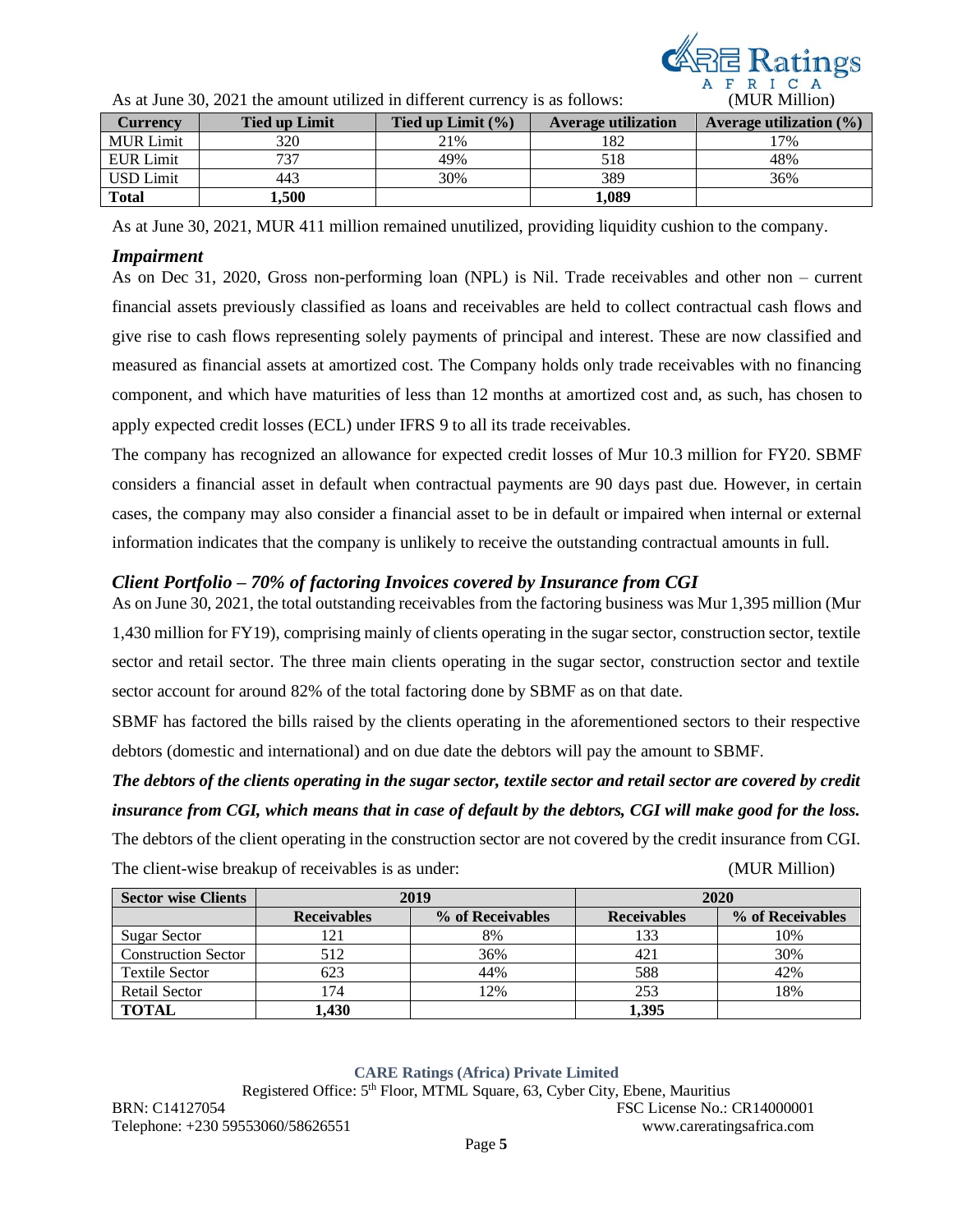

# **Analysis of Debtors: Debtors with Credit Insurance from CGI:**

SBMF has collected all bills discounted for clients operating in sugar and retail sector during last one year. However, SBMF had rescheduled majority of its receivables from the debtors of the client operating in the textile sector, due to negative impact of COVID-19 pandemic in the international textile industry. The rescheduling of collection from debtors of the textile sector client was approved by CGI also. During last one year, SBMF has not factored any bills of the debtors of client operating in the textile sector.

## **Debtors without Credit Insurance from CGI:**

SBMF has factored the bills raised by a company operating in construction sector to its debtor, for the construction work executed on the project, i.e., on due date the debtor will pay to SBMF.

SBM Bank has provided a Guarantee Finance Arrangement (GFA) in favour of the end buyers on behalf of the debtor. This means that SBM has guaranteed to the end buyers that in case of default by the debtor in the construction of the project in a time bound manner & within the projected cost or the client goes bankrupt, the end buyers have the right to invoke the GFA. Post such invocation, SBM will take over the project from the debtor and will ensure the project completion including providing any additional funding, if required.

As a part of GFA, SBM has created a designated escrow Account, where the sale proceeds of the entire project are getting deposited, and the expenses are made from that Account based on bills raised by the debtor and approved by of SBM officials.

SBMF has not taken any credit insurance from CGI, since the receipt and payment of funds (pertaining to the factoring of the Invoices) from the account of the debtor (debtor of SBMF) are monitored by SBM Bank and they will pay the factoring amount directly from the debtor's Account to SBMF, post approval of the debtor. Accordingly, SBM Factors will receive payments from SBM Bank on behalf of the debtor.

### **Analysis of CREDIT GUARANTEE INSURANCE CO. LTD.**

## *Background*

Credit Guarantee Insurance Co. Ltd ("CGI") was incorporated in Mauritius and started its operations in

February 2009 as a public company with limited liability. The Company is licensed and regulated by the FSC. Prudence Holding Limited, a public company, holds 60% of the shareholding of CGI. MCB Group Ltd. (CARE MAU AAA; Negative) holds 40% of the shareholding of CGI. CGI's core business is to provide credit insurance to domestic suppliers for both local and export markets. Credit insurance provides cover to businesses against non-payment of receivables owed



**CARE Ratings (Africa) Private Limited**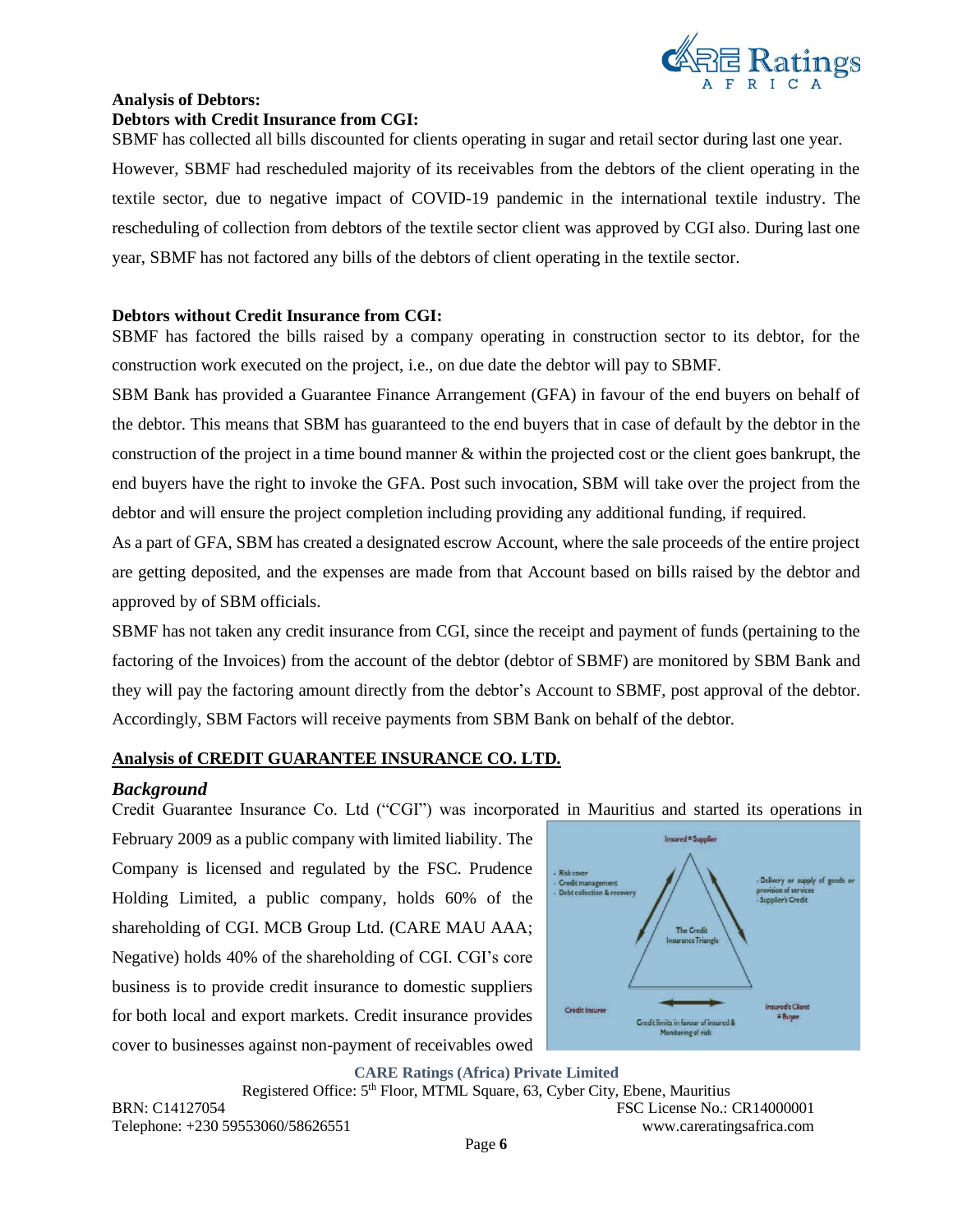

to them by business customers for goods or services provided on credit terms. CGI currently service more than 100 clients. The general framework of the credit insurance business is as depicted:

CGI's underwriting team carries out the risk assessment for around 5,000 buyers (domestic, regional and international) and issues more than 10,000 credit limits yearly. CGI have in place different level of reinsurance program to protect from any catastrophic losses.

**Management -** CGI is a professionally managed company. It is governed by 8-member Board of Directors composed of skilled, knowledgeable, and experienced professionals. The board is composed of 4 nonexecutive directors and 3 Independent non-executive directors and 1 executive director. The strategic affairs of the company are looked after by professional Mr. Dominique GALEA (Chairperson).

The day-to-day operations of the company are looked after by the Managing Director, Mr. Alexis Delamaire. His main areas are in Credit Management, Risk Management, and Commercial Finance. He has played an active role in the development of operations. He reports to Mr. Dominique GALEA, Chairman of CGI.

## *Long & satisfactory track record of the company & experienced promoters*

Credit Guarantee Insurance Co. Ltd ("CGI"), incorporated in February 2009 and is engaged in providing credit insurance to domestic suppliers for both local and export markets. Prudence Holding Limited holds 60% of the shareholding of Credit Guarantee Insurance Co Ltd. Mr. Dominique Galéa is the Chairman and the major shareholder of La Prudence. MCB Group Ltd. holds 40% of the shareholding of CGI.

MCB group has a diversified ownership base of more than 20,000 shareholders, with foreign shareholding accounting for around 14% of the total.

## *Satisfactory investments portfolio and liquidity*

**Investments:** CGI had an investment portfolio of Mur 20 million as on December 31, 2020 [FY 2019 Mur 25 million], the fair value of which is Mur 20.4 Million as on 31 December 2020. On the liquidity front, 46% of the total investments comprised of shares in MCB Group and 20% of the SBM Equity Bonds, which are readily marketable in nature, providing sufficient liquidity cushion to the company.

**Cash and Fixed Deposits** - As on Dec 31, 2020, CGI has Mur 26 million in cash and deposits (MUR 38 million as on Dec 31, 2019) parked with financial institutions like The Mauritius Commercial Bank Limited, La Prudence Leasing and Finance Co. Ltd. and Mutual Aid Association Ltd.

## *Satisfactory Solvency Position*

CGI has a satisfactory solvency position. As on December 31, 2020, the ratio of Excess Capital Available over Capital required margin stood at 176% [FY18 185%] against the statutory limit of 150% as per Insurance (General Insurance Business Solvency) Rules 2007.

**CARE Ratings (Africa) Private Limited**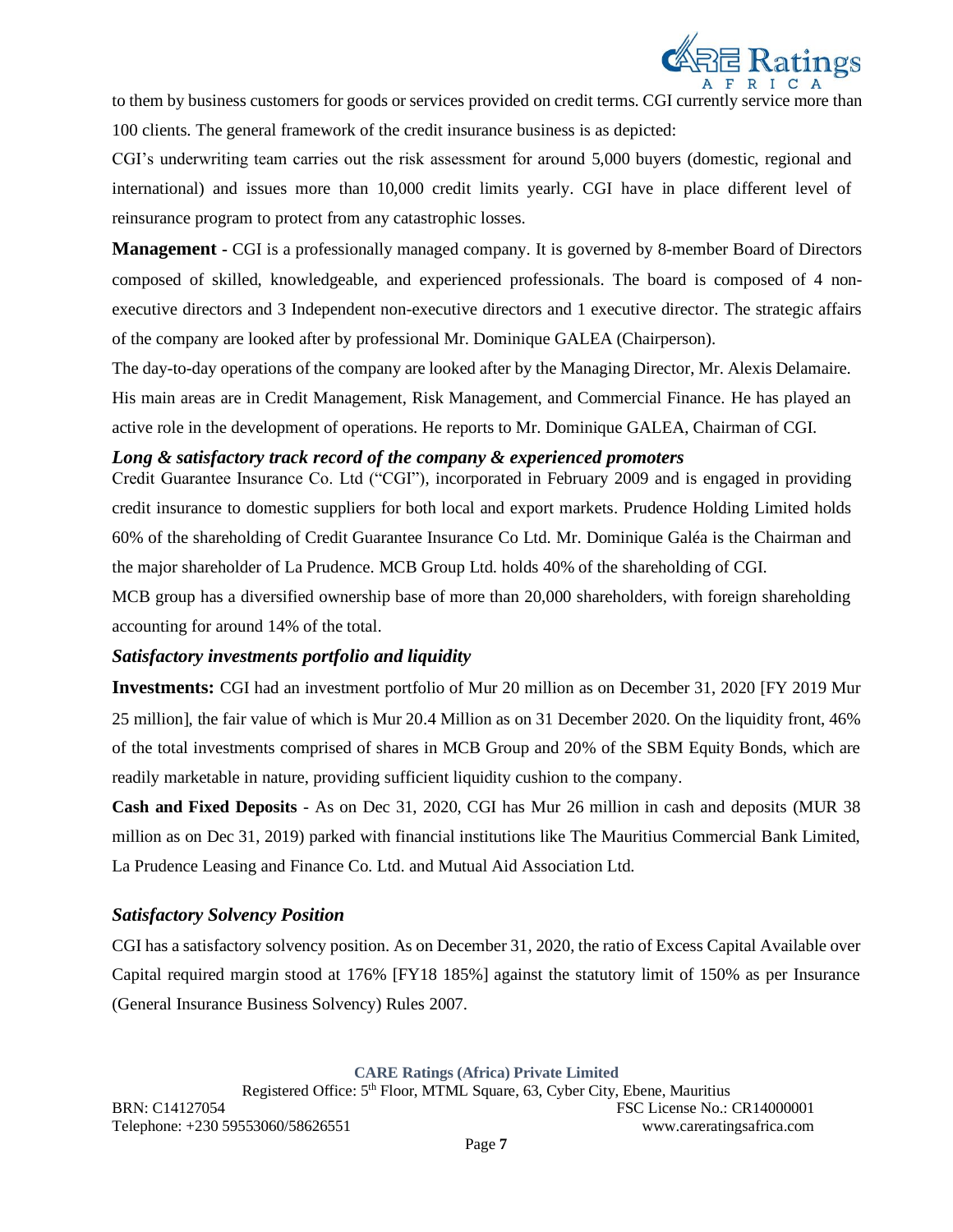

## *Risk Underwritten*

CGI's core business is to provide credit insurance to domestic suppliers for both local and export markets for 3-4 months. CGI provides cover to businesses against non-payment of receivables owed to them by business customers for goods or services provided on credit terms. CGI also provide Business Information Reports which help the clients to know their customer or prospect's long-term business viability and staying informed of any changes in their status. CGI currently service more than 100 clients.

As at Dec 31, 2020, CGI has insured around Mur 10 billion (Mur 14 billion FY19) worth of debtor for its customers (3-4 months). CGI has insured debtors worth MUR 40-60 billion annually for last 5 years.

At the commencement of the Insurance process, CGI takes reinsurance for 70% of the amount insured, with Reinsurance Agencies. *Hence, at any given point of time, 70% of the risk underwritten by CGI is always covered through Reinsurers.*

### *Reinsurers -* **Quota Share Treaty**

In Reinsurance treaty signed by CGI, while **Retention** is 30% of any one risk, **Cession** is 35-40% of 70% of the risk with the leading reinsurer (Atradius Reinsurance DAC) and balance 65-60% with other Reinsurers (with approval from lead Reinsurer). This is for a maximum treaty limit of MUR 300 million for any one risk/group being the aggregation of limits under all policies. All the treaty limits of CGI are well within Mur 300 million. Atradius Reinsurance DAC is the leading reinsurer of CGI.

Domestic and export credit up to Mur 100 million is to be approved by CGI but a credit amount exceeding Mur 100 million shall be accepted post approval by the Leading Reinsurer (Atradius). Reinsurers of CGI are:

| <b>Reinsurer</b>                                                    |               | <b>Rating Agency</b>        | <b>Rating</b> |
|---------------------------------------------------------------------|---------------|-----------------------------|---------------|
| Atradius Reinsurance DAC (leading Reinsurer)                        | (Netherlands) | Moody's                     | A2            |
| Credendo – Export Credit Agency                                     | (Belgium)     | Standard & Poor's           | AA            |
| Catlin Re Switzerland Ltd                                           | (Switzerland) | A.M.Best                    | $A+$          |
| <b>Endurance Specialty Insurance Limited</b>                        | (U.S.)        | A.M.Best                    | A+            |
| $R+V$ Versicherung AG                                               | (Germany)     | Standard & Poor's           | AA-           |
| Credit Guarantee Insurance Corporation of Africa Ltd (South Africa) |               | <b>Global Credit Rating</b> | $AA+$         |

## **For the balance 30% of the Risk underwritten, CGI has taken Excess of loss Treaty (over & above Reinsurance treaty).**

### **Excess of loss Treaty**

In Reinsurance Treaty, Credit Excess of loss is the one in which the reinsurer indemnifies or compensates the [ceding company](https://www.investopedia.com/terms/c/ceding-company.asp) (CGI) for losses that exceed a specified limit (Mur 5.62 million in case of CGI). Under the Excess of loss Treaty, it is stated that *"The Reinsurers hereby agree to indemnify CGI for that part of its Ultimate Net Loss which exceeds the amount specified as the Deductible (Mur 5.62 million and above) in the Contractual details"*. Amount indemnified by the Reinsurers shall be up to but not exceeding a further amount, Ultimate Net Loss, specified as the limit in the Contractual details. Thus, under excess of loss Reinsurance

**CARE Ratings (Africa) Private Limited**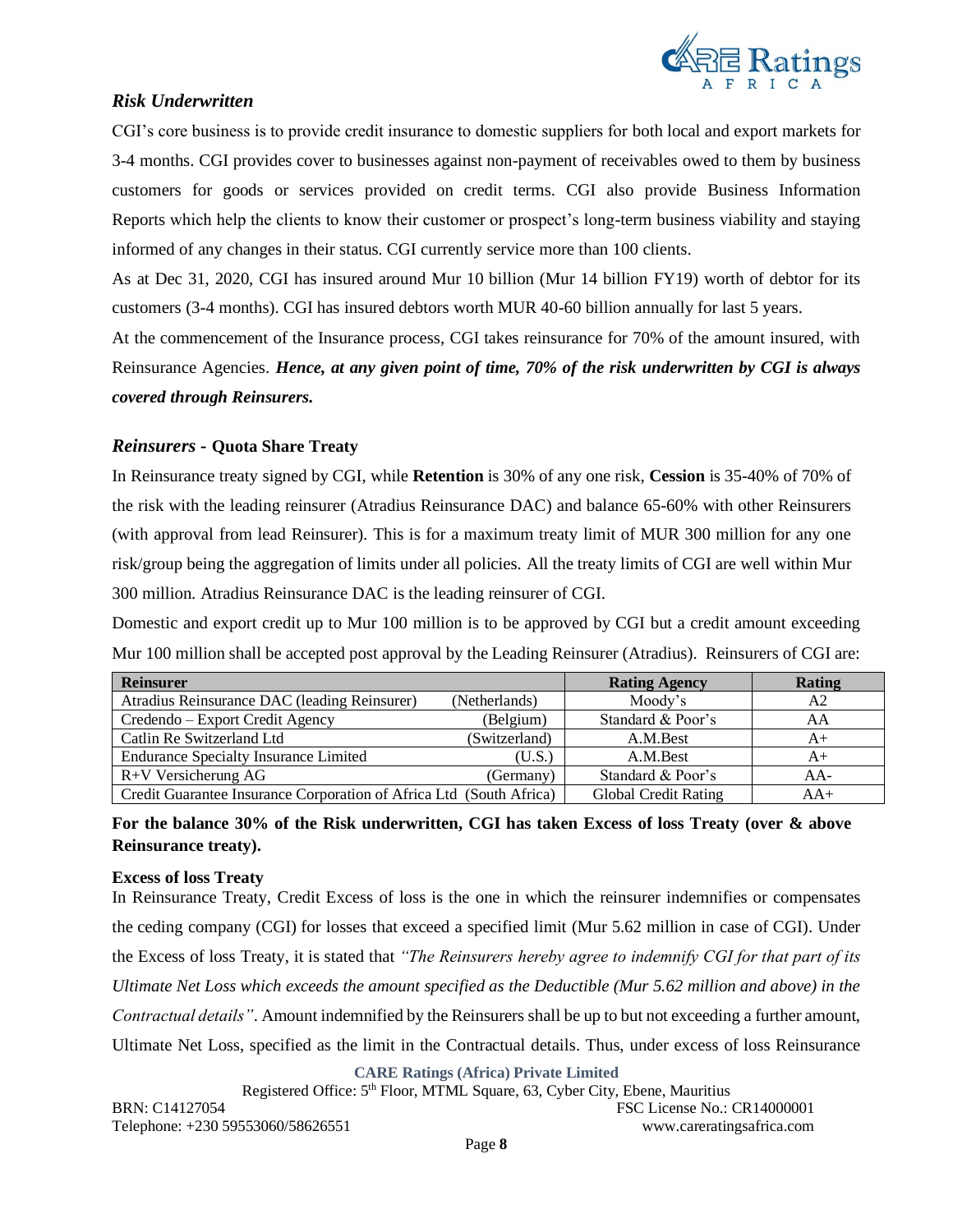

company is held responsible for the total amount of losses above the Deductible limit. The different layers of

loss treaty with amount deductible and limits specified are as hereunder:

| <b>Laver</b>       | <b>Ultimate Net Loss</b> | <b>Deductible</b> | Limit  |
|--------------------|--------------------------|-------------------|--------|
|                    |                          | (MUR Million)     |        |
| <b>First Layer</b> | 13.12                    | 5.62              | 39.00  |
| Second Layer       | 18.75                    | 18.75             | 56.00  |
| Third Layer        | 52.50                    | 37.50             | 105.00 |

Thus, in case the Ultimate Net Loss or net claim submitted by each debtor amounts to maximum Mur 13.12 million, amount payable by CGI will be maximum of Mur 5.62 million and any excess over and above Mur 5.62 million will be paid by the reinsurance company (as per the Excess of loss treaty). Thus, in any case the liability for CGI will not exceed Mur 5.62 million for each claim submitted.

**SUMMARY OF FINANCIALS: Credit Guarantee Insurance Co. Ltd** *Mur Million*

| <b>Financial Year Ending December 31,</b>        | 2018                    | 2019                      | 2020                    |
|--------------------------------------------------|-------------------------|---------------------------|-------------------------|
| <b>Gross Premium Written</b>                     | 53                      | 58                        | 78                      |
| % of NPE                                         | 346                     | 390                       | 356                     |
| <b>Net Premium Written</b>                       | 14                      | 15                        | 22                      |
| % of NPE                                         | 94                      | 98                        | 100                     |
| Less: Reserve for unexpired risks                | $-1$                    | $-0$                      | $-0$                    |
| <b>Net Premium Earned</b>                        | $\overline{15}$         | $\overline{15}$           | 22                      |
| <b>Net Claims Incurred</b>                       | 6                       | 20                        | 21                      |
| % of NPE                                         | 37                      | 134                       | 95                      |
| <b>Net Commission</b>                            | 12                      | 12                        | 18                      |
| % of NPE                                         | 81                      | 81                        | 83                      |
| Operating expenses related to insurance business | 19                      | 15                        | 14                      |
| % of NPE                                         | 123                     | 102                       | 64                      |
| <b>Net Underwriting Profit</b>                   | $\overline{\mathbf{3}}$ | $-8$                      | $\overline{7}$          |
| % of NPE                                         | $\overline{21}$         | (56)                      | 33                      |
| <b>Net Investment Income</b>                     | $\mathbf{1}$            | $\bf{0}$                  | $-5$                    |
| % of NPE                                         | 6                       | $\overline{\mathfrak{z}}$ | (21)                    |
| <b>Operating Profit/ (Loss) (A-B)</b>            | $\overline{\mathbf{4}}$ | $-8$                      | $\overline{\mathbf{3}}$ |
| % of NPE                                         | 28                      | (54)                      | $\overline{12}$         |
| <b>PAT</b>                                       | $\overline{2}$          | $-9$                      | $-0.2$                  |
| Tangible Net worth                               | 46                      | $\overline{37}$           | $\overline{38}$         |
| <b>Claims Outstanding</b>                        | 5                       | 18                        | 6                       |
| <b>Investments</b>                               | 42                      | 45                        | 40                      |
| Cash & bank balances                             | 30                      | 27                        | 36                      |
| <b>Total assets</b>                              | 125                     | 147                       | 145                     |
| <b>Ratios</b>                                    |                         |                           |                         |
| GPW growth                                       | 19.94                   | 10.41                     | 33.85                   |
| NPW growth                                       | 12.58                   | 2.29                      | 48.00                   |
| GPW/Tangible net worth                           | 116.05                  | 157.63                    | 207.89                  |
| NPW/Tangible net worth                           | 31.55                   | 39.76                     | 58.29                   |
| Claim/Loss Ratio (Net Claims Incurred/ NPE)      | 37                      | 134                       | 95                      |
| Commissions Ratio (Comm/NPE)                     | 81                      | 81                        | 83                      |
| Expense Ratio (Net Exp / NPE)                    | 125                     | 103                       | 55                      |
| <b>Combined Ratio</b>                            | 242.8                   | 318.5                     | 233.2                   |
| Net Earnings ratio                               | 14.89                   | (57.54)                   | (0.92)                  |

**CARE Ratings (Africa) Private Limited**

Registered Office: 5th Floor, MTML Square, 63, Cyber City, Ebene, Mauritius

BRN: C14127054 FSC License No.: CR14000001 Telephone: +230 59553060/58626551 www.careratingsafrica.com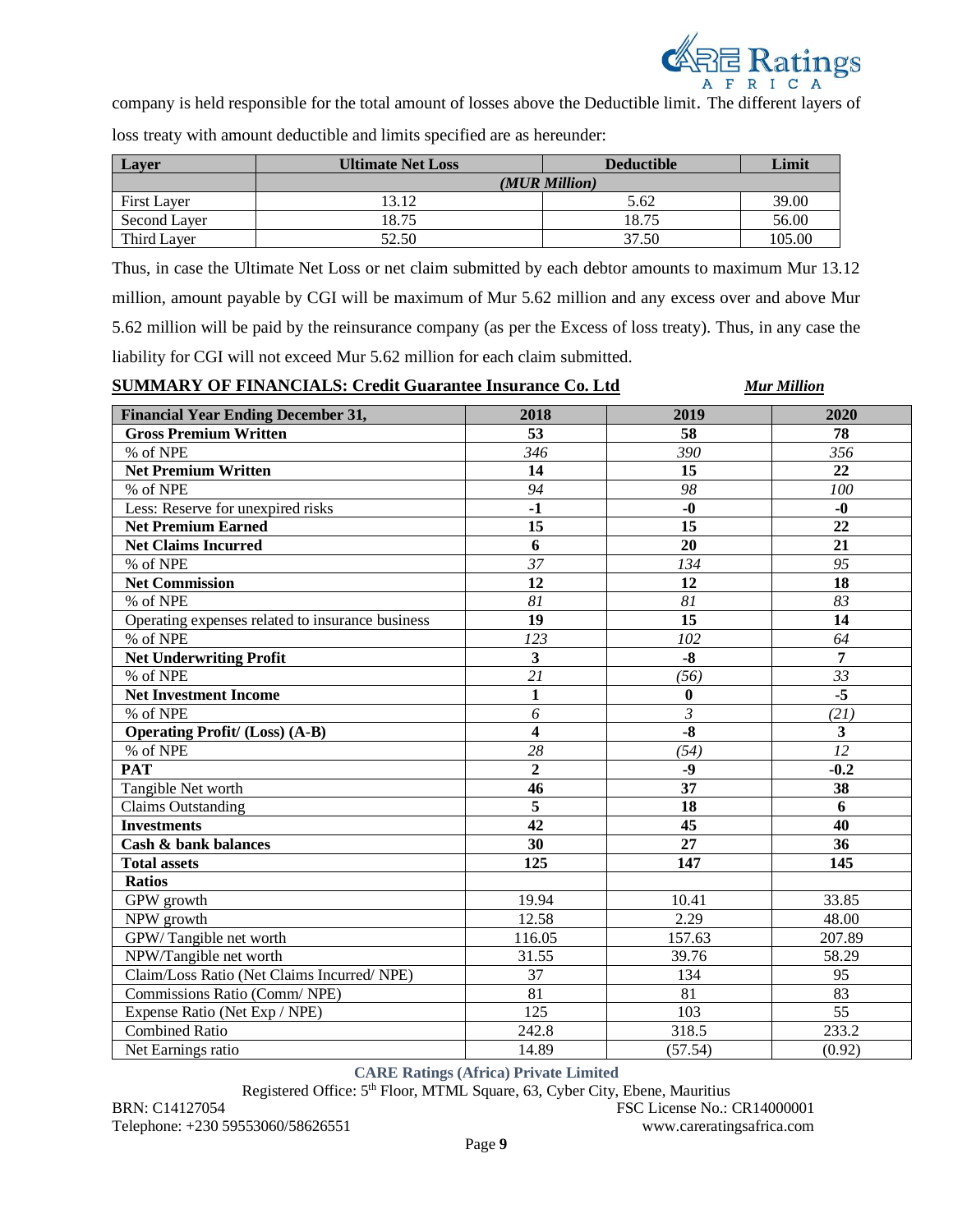

|                                               |      |         | $\sim$ |
|-----------------------------------------------|------|---------|--------|
| <b>Financial Year Ending December 31,</b>     | 2018 | 2019    | 2020   |
| Investment Yield (Total Investment including) |      |         |        |
| investment in subsidiary)                     | 3.55 | 3.89    | 2.57   |
| <b>RONW</b>                                   | 5.13 | (20.85) | (0.54) |
| <b>ROTA</b>                                   |      | (20.85) | (0.54) |

## *Financial performance*

In FY 2020 (Jan-Dec 20), CGI incurred a loss of Mur 0.2 million (2019: Loss of Mur 8.6 million). This was mainly due to profit from underwriting which in turn was impacted by loss on investment. In FY20, CGI's Net Premium Written has increased to Mur 22 million (FY19: MUR 15 million). As on Dec 31, 2020, the company had outstanding claims of MUR 6.5 million.

## *Industry Risk Factoring*

In Mauritius, there are 3 Factoring Companies in operation as at end- July 2021, involved in credit financing, 2 of the factoring Companies are subsidiaries/related companies of banking institutions. Factoring provides solutions to SMEs and big corporates to increase working capital, to effectively manage receivables or simply better manage their cash flow and funding requirements. Total factoring volume to GDP (%) in Mauritius was reported at 1.78 % in 2018, according to the World Bank collection of developments indicators.

In the wake of the Covid-19 crisis, factoring faces many challenges but also provides a wide array of opportunities. In Mauritius, the authorities took bold and timely economic and financial measures to support companies and industries at large to protect them against the financial impact of COVID-19. Although it is difficult to give a full and final assessment of the impact of this sanitary crisis on the business landscape. It is in this context that some of the factoring companies in Mauritius launched the Special Factoring Scheme in collaboration with The Investment Support Programme. This financial tool turned out to be very effective for many Small and Medium Enterprises (SMEs), regardless of the sector in which they operate, and help in providing liquidity cushion.

The three main Factoring companies in Mauritius are SBM Factors Ltd. MCB Factors and CIM Finance Ltd. MCB Factors ("MCBF") is the benchmark in terms of factoring in Mauritius. MCBF manages more than 300,000 invoices per year providing working capital to more than 700 Mauritian companies since inception. MCBF purchased invoices exceeding Mur 7 billion in value for the last financial year.

Since 2004, CIM Finance Ltd ("CFL") provides factoring solutions. CFL manages debtors worth Mur 200 million for the FY20. It charges around 1.5 - 2.0% of Invoice amount as Factoring Fees.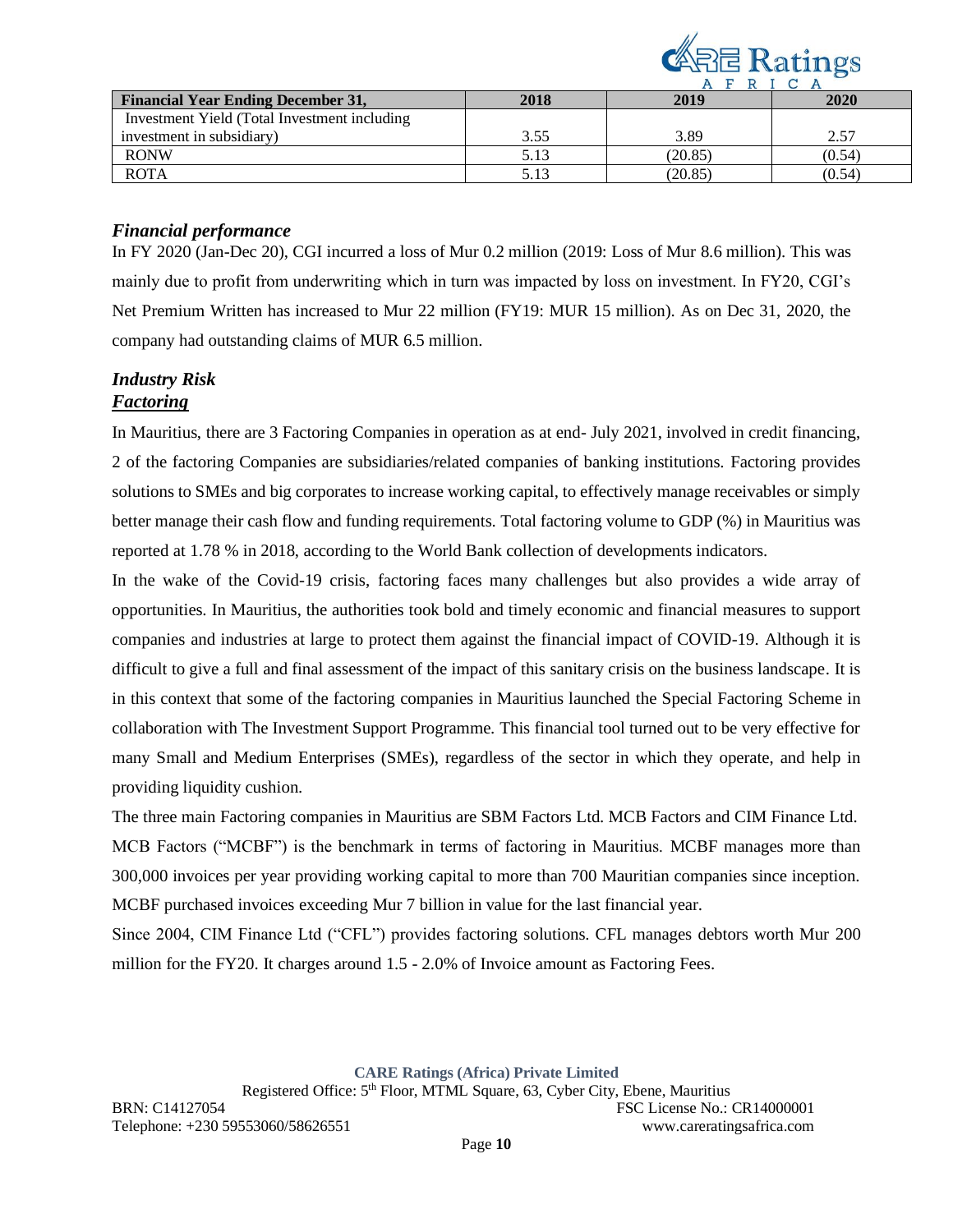

### *Insurance*

The Mauritian insurance industry is regulated and supervised by the Financial Services Commission (FSC) under the Insurance Act 2005, with a regulatory framework aligned with International Association of Insurance Supervisors (IAIS) standards and principles. The industry caters for long-term insurance business (life insurance, pension and health insurance) and general insurance business (accident, health, engineering, credit guarantee, liability, property, transportation etc.). There are also providers offering external insurance business, restricted solely to non-Mauritian policies. Insurance sector grew by 2.4% in 2020 over 2019 and made up 2.8% of the GDP (GDP for 2019 was USD 10.91 billion).

In Mauritius there are 15 General Insurance companies, which generated a gross premium of Mur 10.3 billion and net premiums of Mur 9.1 billion in CY19. Total claims paid by the general insurance companies amount to Mur 4 billion in 2019. Credit Guarantee Insurance Co. Ltd. (CGI) is the only credit insurance provider in Mauritius. CGI contributes to 0.01% of the gross premium generated and paid 0.1% of the total claims paid.

### *Prospects*

SBMF's prospects largely depend on the fortunes of textile industry and construction sectors, the demand drivers of major products financed by the company. The growth of both the aforesaid sectors has close linkages with the economic growth of the country. The ability of the company to collect its receivables on a timely manner is the key rating sensitivities.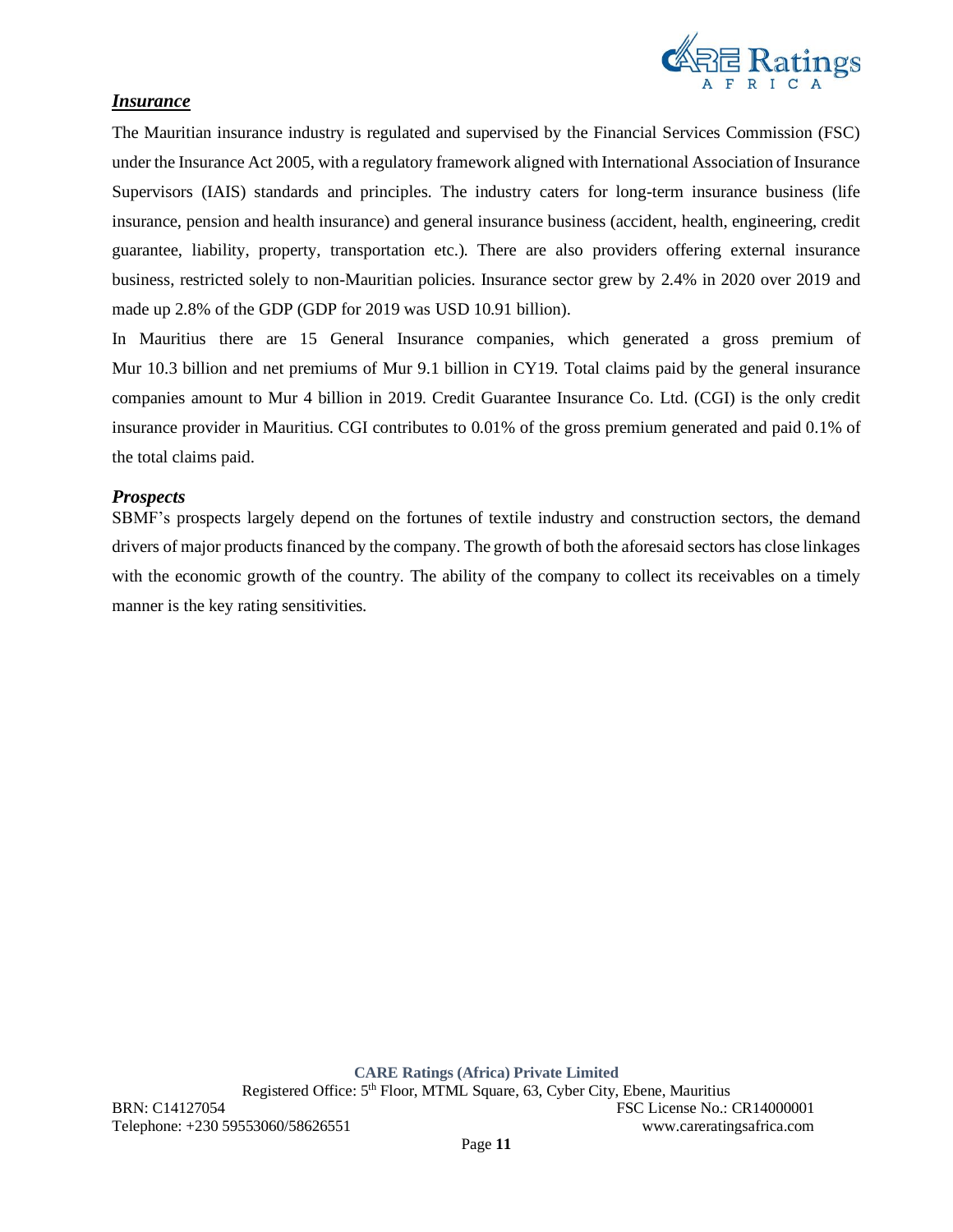|                                                              |                  | <b>《吊邑 Ratings</b> |                    |  |
|--------------------------------------------------------------|------------------|--------------------|--------------------|--|
|                                                              |                  | AFRICA             |                    |  |
| <b>Financial Performance of SBMF</b>                         |                  |                    | <b>MUR Million</b> |  |
| For the year ended/As on                                     | 31/12/2018       | 31/12/2019         | 31/12/2020         |  |
|                                                              |                  | <b>Audited</b>     |                    |  |
| Factoring fees                                               | 3                | 21                 | 9                  |  |
| Interest income                                              | $\overline{2}$   | 52                 | 78                 |  |
| Other operating income (foreign exchange and penalty income) | $\boldsymbol{0}$ | $\overline{2}$     | 27                 |  |
| <b>Total Income</b>                                          | 5                | 75                 | 114                |  |
| Operating expense                                            | $\tau$           | 12                 | 13                 |  |
| Interest                                                     | 1                | 21                 | 31                 |  |
| <b>PBT</b>                                                   | (8)              | 35                 | 51                 |  |
| <b>PAT</b>                                                   | (8)              | 32                 | 45                 |  |
| Gross cash accruals                                          | (8)              | 32                 | 45                 |  |
| Dividend                                                     |                  |                    | 40                 |  |
| Factoring receivables                                        | 139              | 1,221              | 1,255              |  |
| Cash & Cash Equivalents                                      | 0.2              | 0.2                | 0.2                |  |
| Total assets on the balance sheet                            | 140              | 1,247              | 1,257              |  |
| Trade payable                                                | 14               | 121                | 112                |  |
| Total debt                                                   | 117              | 1,020              | 1,032              |  |
| Equity share capital                                         | 20               | 80                 | 80                 |  |
| Tangible net worth                                           | 6                | 99                 | 103                |  |
| <b>Ratios</b>                                                |                  |                    |                    |  |
| PAT margin                                                   | (150.08)         | 43.17              | 39.96              |  |
| NIM(%)                                                       | 1.99             | 2.49               | 3.76               |  |
| Interest Income/ Int. earning assets (%)                     | 7.15             | 5.91               | 7.01               |  |
| Interest expended/ Avg. Borrowed Funds                       | 1.71             | 2.01               | 2.97               |  |
| Interest spread (%)                                          | 5.45             | 3.90               | 4.03               |  |
| Operating Expenses / Avg. total assets (%)                   | 15.01            | 2.65               | 2.56               |  |
| RONW(%)                                                      | (113.06)         | 61.73              | 44.99              |  |
| ROCE (%)                                                     | (10.59)          | 8.98               | 7.21               |  |
| Cost of Capital (%)                                          | 1.52             | 3.30               | 6.26               |  |
| Net Spread                                                   | (12.11)          | 5.68               | 0.95               |  |
| Return on total assets (ROTA) (%)                            | (10.54)          | 2.58               | 3.63               |  |
| Overall gearing                                              | 20.22            | 10.35              | 9.98               |  |
| <b>Interest Coverage</b>                                     | (6.69)           | 2.74               | 2.67               |  |

# **Adjustments**

- 1. Tangible net worth is calculated by netting off intangible assets from total equity.
- 2. GCA is calculated as PAT+ Depreciation + deferred tax+ other non-cash expenditure.
- 3. Overall Gearing ratio is calculated as total debt (long and short-term debt)/Tangible Net worth.
- 4. Total Assets and Total AUM is calculated after deducting Deferred Tax and Intangible Assets from Total Assets

**CARE Ratings (Africa) Private Limited**

Registered Office: 5th Floor, MTML Square, 63, Cyber City, Ebene, Mauritius

BRN: C14127054 FSC License No.: CR14000001 Telephone: +230 59553060/58626551 www.careratingsafrica.com